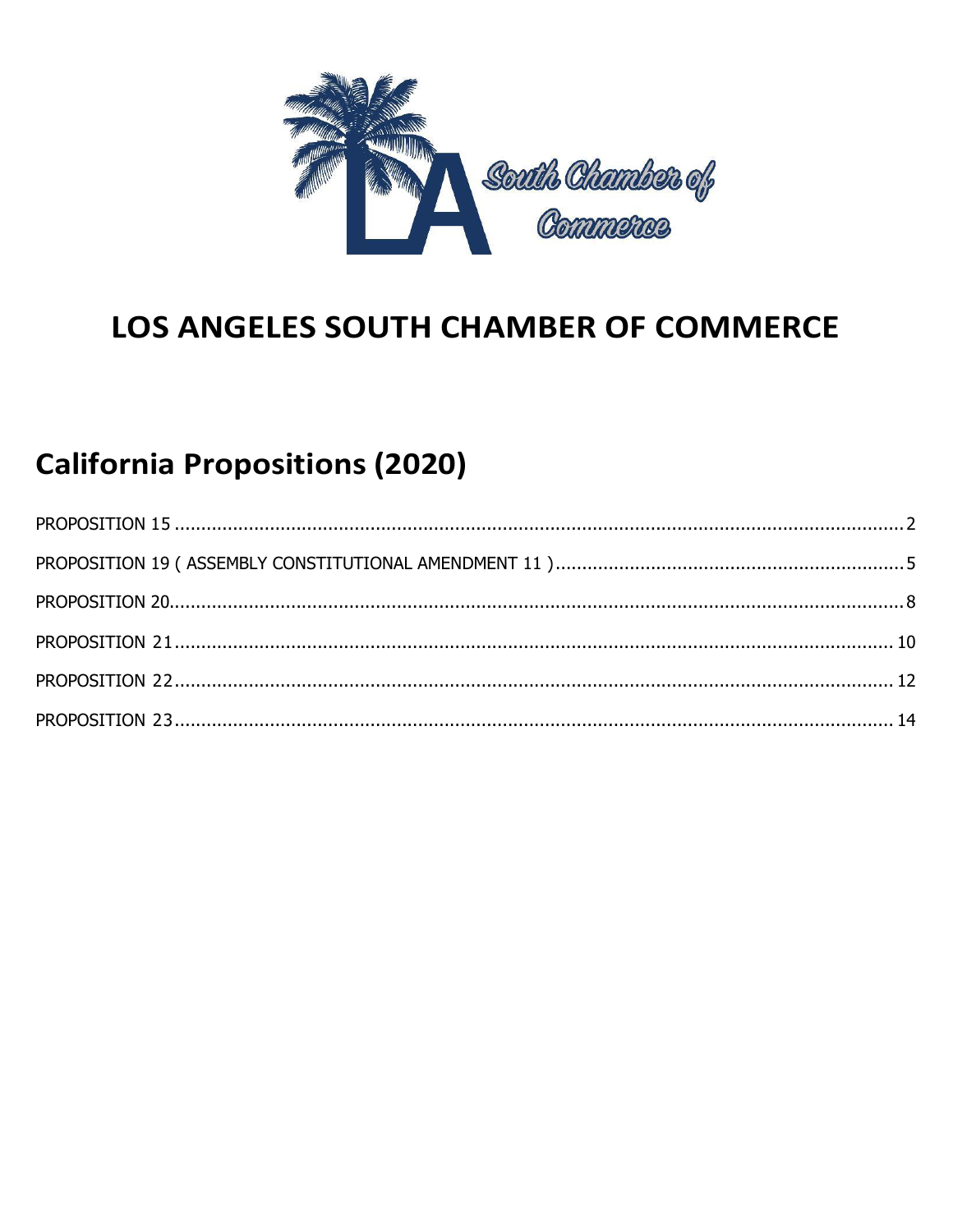

### **C A L I F O R N I A B A L LOT M E A S U R E - P R O P E R T Y TA X**

# <span id="page-1-0"></span>**PROPOSITION 15**

IncreasesFundingSources forPublicSchools,CommunityColleges,andLocalGovernment Services by Changing Tax Assessment of Commercial and Industrial Property

### **Reccommended Position**:**Oppose**

### **PURPOSE**

- **Increased Taxon Properties -** Property taxes on most commercial properties collectively worth more than \$3 million would go up in order to provide new funding to local governments and schools.
- **Increased Funding -** Increase funding sources for K-12 public schools, community colleges, and local governments by requiring commercial and industrial real property to be taxed based on current market value, instead of purchase price.
- **Additional Support to Schools -** Any additional education funding will supplement existing school funding guarantees.
- **Exemptions** Exempts from taxation changes: residential properties; agricultural land; and owners of commercial and industrial properties with combined value of \$3 million or less. Exempts small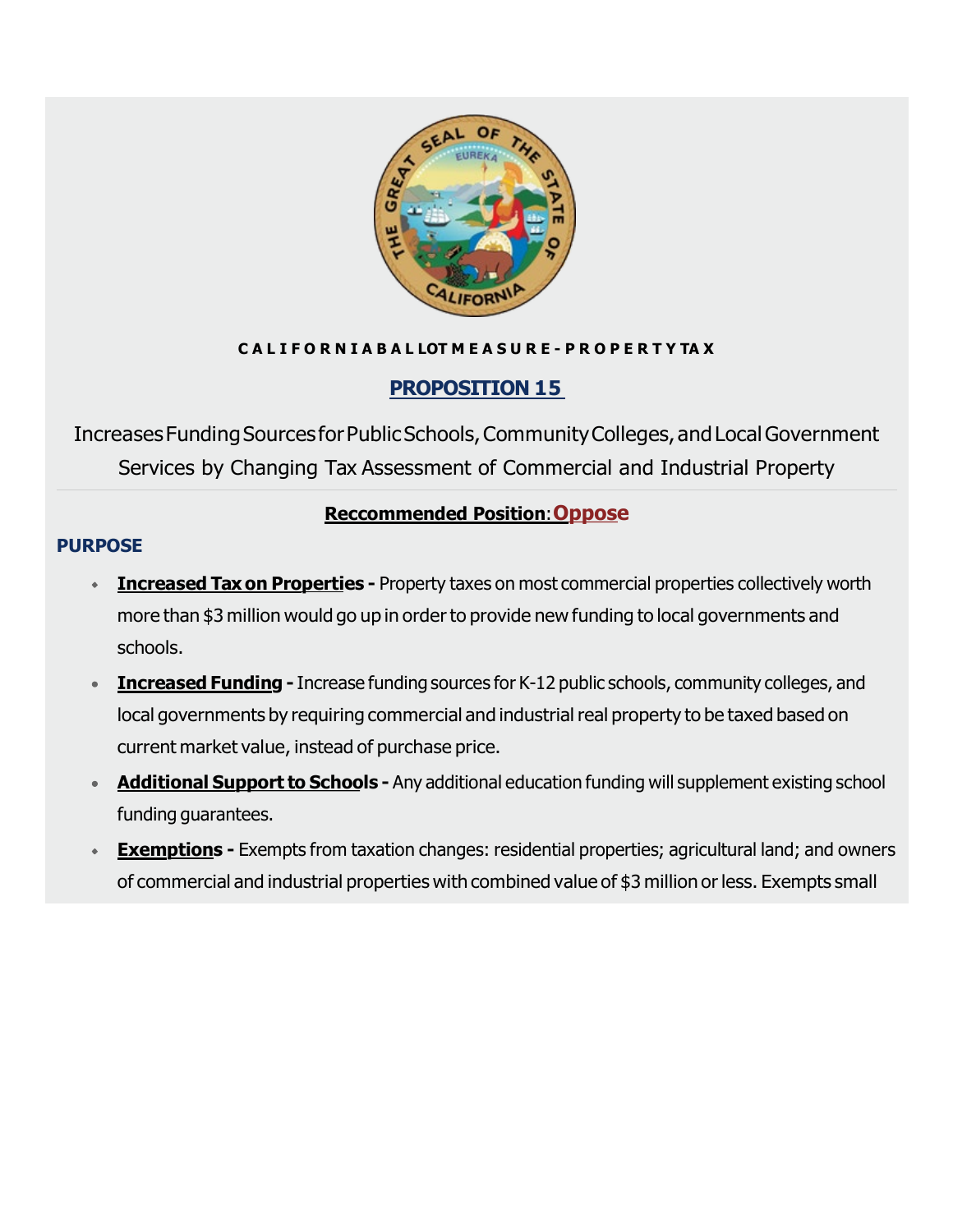businesses from personal property tax; for other businesses, provides more than \$500,00 exemption.

### **IMPACT**

- **Largest Tax Increase -** Will be the largest tax increase in California history up to \$12.5 billion per year.
- **First Step in Ending Prop 13 -** This is the first step in ending Prop 13 for everyone. Promoters made it clear they are going for homeowners next.
- **RepealsProp13Protections-**Prop.15willrepealtaxpayerprotections inProp.13.Prop.13 protections have kept property taxes affordable by capping property taxes and limiting increases annually, providing taxpayers certainty they can afford their property taxes now and into the future.
- **Higher Rents-**Highertaxes will raise rents for small businesses. At a time when small businesses are barely getting by due to the pandemic, promoters want to give them another reason to stress out.
- **Small Businesses Are Not Protected** Nothing in Prop. 15 stops the tax from being passed on to small business tenants. This will make the current economic crisis worse by devastating and adding more pressure on neighborhood small businesses.
- **NoImmediateResolution&Long-termConsequences-**Doesnotsolvetheimmediatecrisisand will make the long-term crisis worse for many rural counties. Immediate relief is not provided for government budgets affected byCOVID-19.Not all governments are guaranteed new money. Governments in rural areas can end up loosing money.
- **Farmers -** The increase in taxes for family farmers will result in higher costs for food.
- **Increased NecessityCosts -** Prop. 15 will raise the cost of living on everything people buy, including groceries, fuel, utilities, day care and health care.
- **LowPriorityonSchools-**Promotersalwayslovetotitleschoolsinfrontofaballot, even though the revenue from Prop 15 will only be 30% to schools, with the remaining 70% going to state and local governments on whatever they want.
	- There is no education reforms and zero requirements that any of the new tax money will be used to improve school performance, reduce class size, or expand after school programs.Insteadit canbespent onadministrative staff andoutside consultants.
- **LacksAccountability-**Prop.15lacksaccountability.\$1billioneachyear will go in bureaucratic expenses, and politicians canspend the higher property tax revenue on anything they want,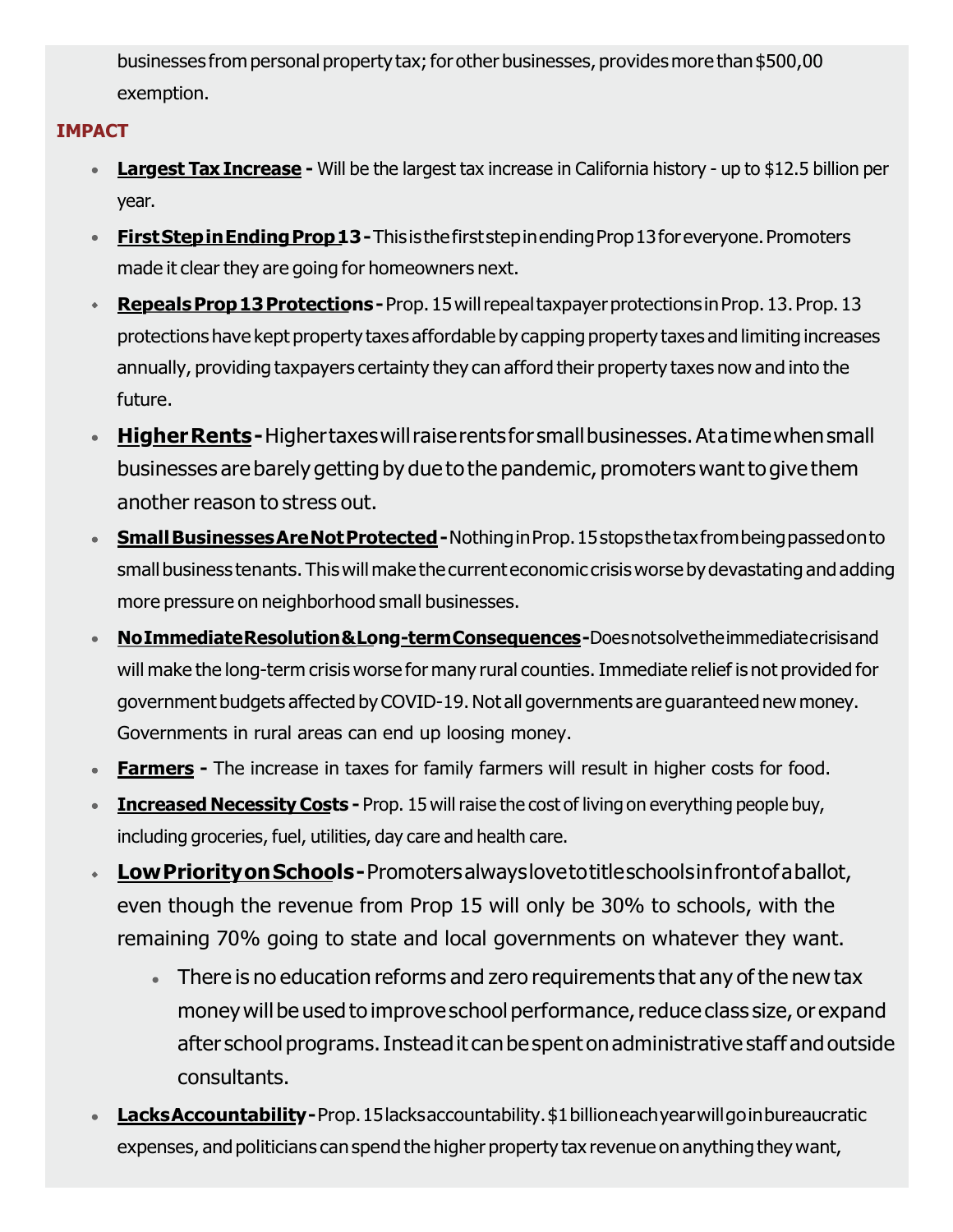including administrative costs, outside consultants and pay raises.

**Revenue Can Be Spent on Anything** - Allows politicians to drive its tax hike revenue to anything the special interest wants.

#### **Proponents**

- **[Los Angeles Unified School District](http://google.com/)**
- **[LosAngelesCountyBoardofSupervisors](http://google.com/)**
- **[Karen Bass](https://ballotpedia.org/Karen_Bass)**
- **[Barbara Lee](https://ballotpedia.org/Barbara_Lee_(California))**
- **[Nancy Skinner](https://ballotpedia.org/Nancy_Skinner_(California))**
- **[Scott Wiener](https://ballotpedia.org/Scott_Wiener)**
- **[Kamala D. Harris](https://ballotpedia.org/Kamala_Harris)**
- **[Governor GavinNewsom](https://www.gov.ca.gov/)**
- **•** [Holly Mitchell](https://sd30.senate.ca.gov/)
- **[Kevin Mullin](https://a22.asmdc.org/)**
- **[London Breed](https://en.wikipedia.org/wiki/London_Breed)**
- **[Libby Schaaf](https://www.oaklandca.gov/officials/libby-schaaf)**
- **[Kansen Chu](https://ballotpedia.org/Kansen_Chu)**
- **[Kevin McCarty](https://ballotpedia.org/Kevin_McCarty_(California))**
- **Buffy [Wicks](https://ballotpedia.org/Buffy_Wicks)**
- **[Barbara](https://ballotpedia.org/Barbara_Lee_(California)) Lee**
- **[Eric Garcetti](https://ballotpedia.org/Eric_Garcetti)**
- **[Darrell Steinberg](https://ballotpedia.org/Darrell_Steinberg)**
- **[Betty Yee](https://ballotpedia.org/Betty_Yee)**
- **[Ro Khanna](https://ballotpedia.org/Betty_Yee)**
- **[Bob Wieckowski](https://sd10.senate.ca.gov/)**
- **[Rob Bonta](https://a18.asmdc.org/)**
- **[Lorena GonzalezFletcher](https://a80.asmdc.org/)**
- **[Tony Thurmond](https://www.tonythurmond.com/)**

### **Opponents**

- **[Howard Jarvis Taxpayers Association](https://www.hjta.org/)**
- **[CaliforniaStateConferenceNationalAssociationfor](http://www.ca-naacp.org/) theAdvancementofColoredPe[ople](http://www.ca-naacp.org/)  [\(NAACP\)](http://www.ca-naacp.org/)**
- **[VinceFong](http://vincefong.com/)**
- **[TedGaines](http://www.tedgaines.com/)**
- **[Antonio Villaraigosa](https://en.wikipedia.org/wiki/Antonio_Villaraigosa)**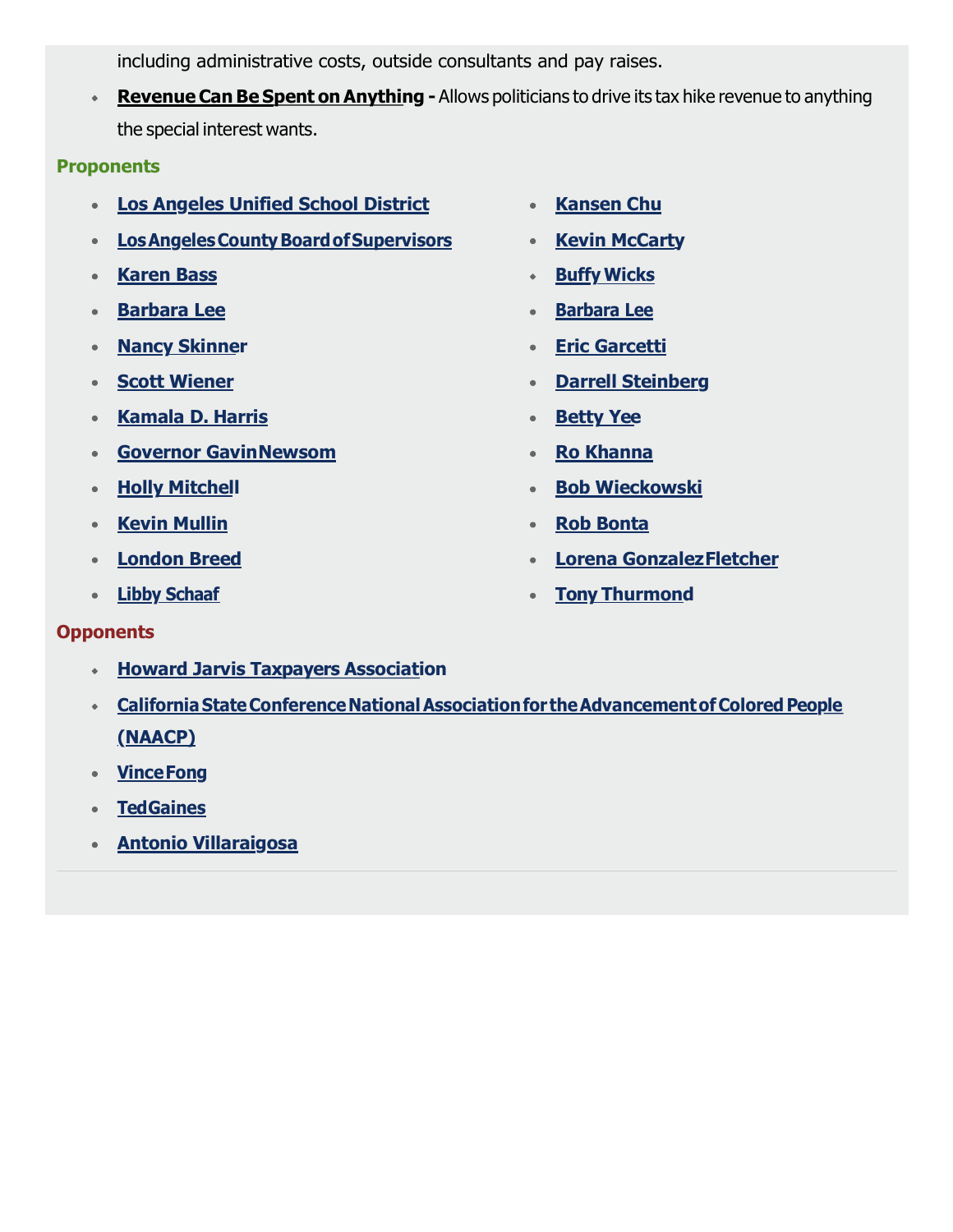

#### **C A L I F O R N I A B A L LOT M E A S U R E - H O U S I N G & L A N D U S E**

### <span id="page-4-0"></span>**[PROPOSITION 19 \( ASSEMBLY CONSTITUTIONAL AMENDMENT 11 \)](https://voterguide.sos.ca.gov/propositions/19/)**

Changes Certain Property Tax Rules, Legislative Constitutional Amendment.

#### Sponsored by Assemblymember **[Kevin Mullin](https://a22.asmdc.org/)**

#### **Recommended Position:Oppose**

#### **PURPOSE**

- **Transfer Exemptions** Permits homeowners who are over 55, severely disabled, or whose homes were destroyed by wildfire or disaster, to transfer their primary residence's property tax base value to a replacement residence of any value, anywhere in the state.
- **Tax Limits on Families -** Limits tax benefits for certain transfers of real property between family members.
- Expands tax benefits for transfers of family farms.
- Allocates most resulting state revenues and savings (if any) to fire protection services and reimbursing local governments for taxation-related changes.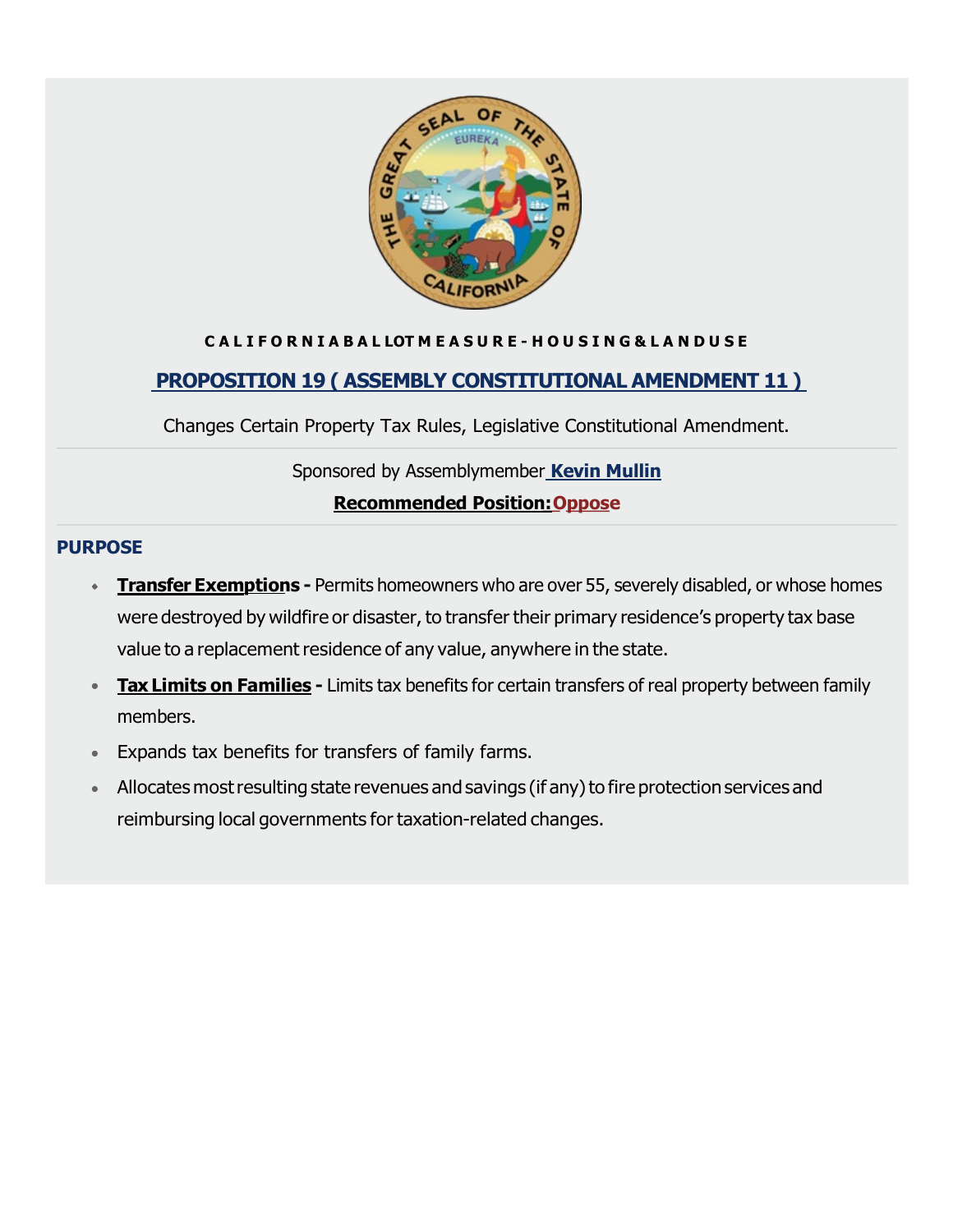The transfer provisions in proposition 19 were already rejected by voters on Proposition 5 in 2018. This time, the proposition has added a massive tax increase on inherited property.

### **IMPACT**

- Proposition 19 is a massive billion-dollartax increase on California families, that could eventually cost California families about two billion dollars annually in higher property taxes.
- Added on the ballot through a last-minute backroom deal in the Legislature, despite opposition from both Democrats and Republicans.
- An attempt by Sacramento politicians to raise property taxes by removing two voter-approved taxpayer protections from the State Constitution.
- This proposition does not retain current tax rates. This proposition will force your heirs to pay taxes on any property inheritance income, disallowing for the ability to create generational wealth. It would require reassessment to market value of property transferred from parents to children, andfromgrandparents tograndchildrenunlessusedas the owner'sprincipalresidence.
- Under current law, transfers of certain property between parents and children are excluded from reassessment, meaning *the property tax billstaysthe same* afterthe property is transferred. The same is true for certain transfers between grandparents and grandchildren. Voters added these popular provisions to the State Constitution with Proposition 58 in 1986 and Proposition 193 in 1996.
	- Under Prop. 58, parents may transfer ahome of any value and up to \$1 million of assessed value of other property to their children without an increase in property taxes.
- Proposition 19 takes way Proposition 13-related protections that California families have under the State Constitution and replaces them with tax increase.
- Proposition 19 takes way Proposition 58, even though it was approved by 75.7% of voters.

Proposition 19 is a massive billion-dollar tax increase on California families, that could eventually cost California families about two billion dollars annually in higher property taxes.

### **Position**

LASCC Position: **Oppose**

### **Proponent**

- **[The California Association of Realtors Issues Mobilization PAC](https://www.car.org/)**
- **[National Association of Realtors](https://www.nar.realtor/)**
- **Brian Rice, [President -](http://www.cpf.org/go/cpf/) [California Association of Firefighters](http://www.cpf.org/go/cpf/)**
- **[Salena Pryor -](http://www.cpf.org/go/cpf/) [Black Small Business Association of California](http://www.cpf.org/go/cpf/)**
- **[DavidWolfe,FormerLegislativeDirector-HowardJarvisTaxpayers Association](https://www.wellversedconsulting.com/)**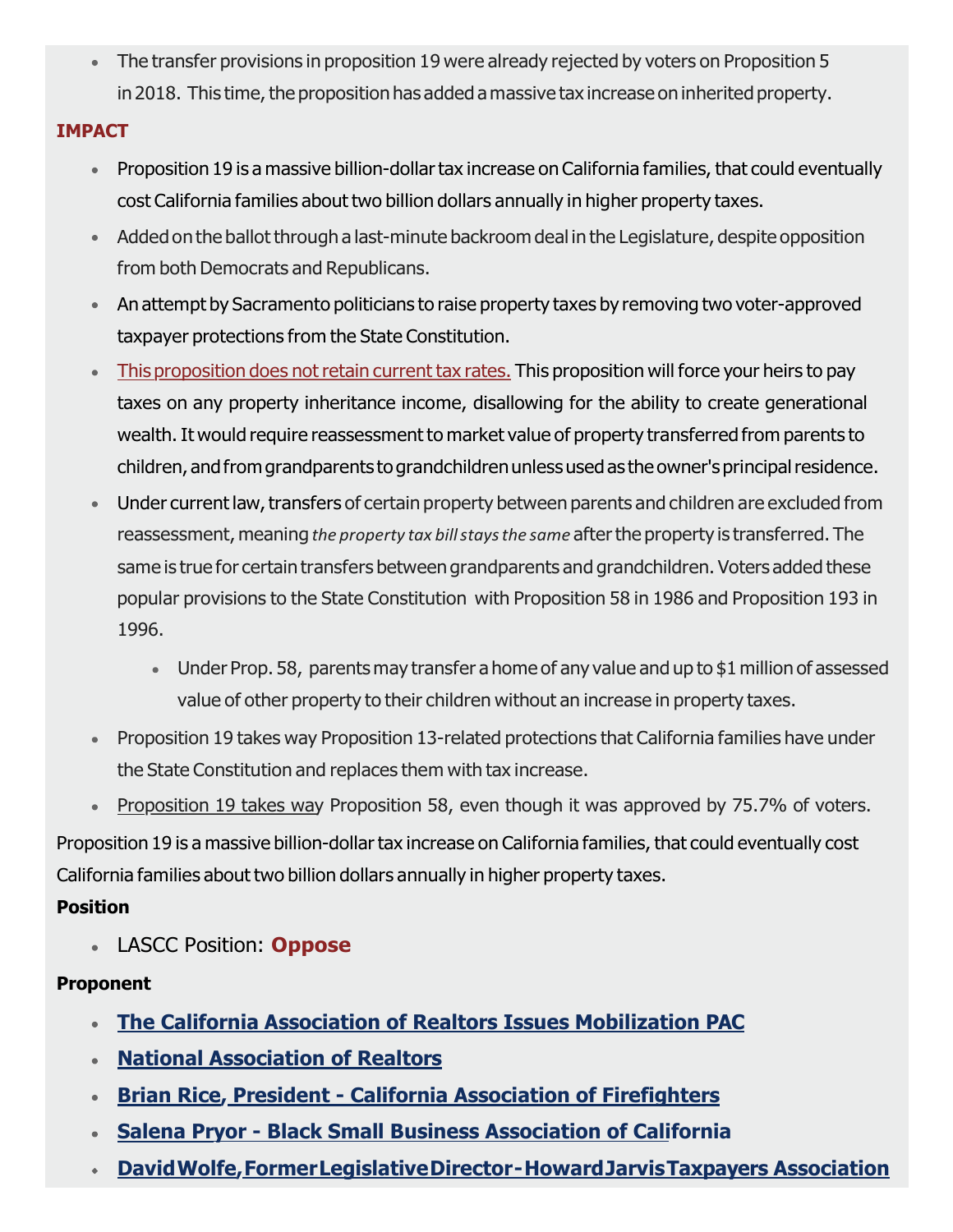## **Opponent**

- **[Assemblymember KenCooley](https://a08.asmdc.org/)**
- **[Senator PatriciaBates](https://bates.cssrc.us/)**
- **Jon Coupal, President - [Howard Jarvis Taxpayers Association](https://www.hjta.org/bio/jon-coupal/)**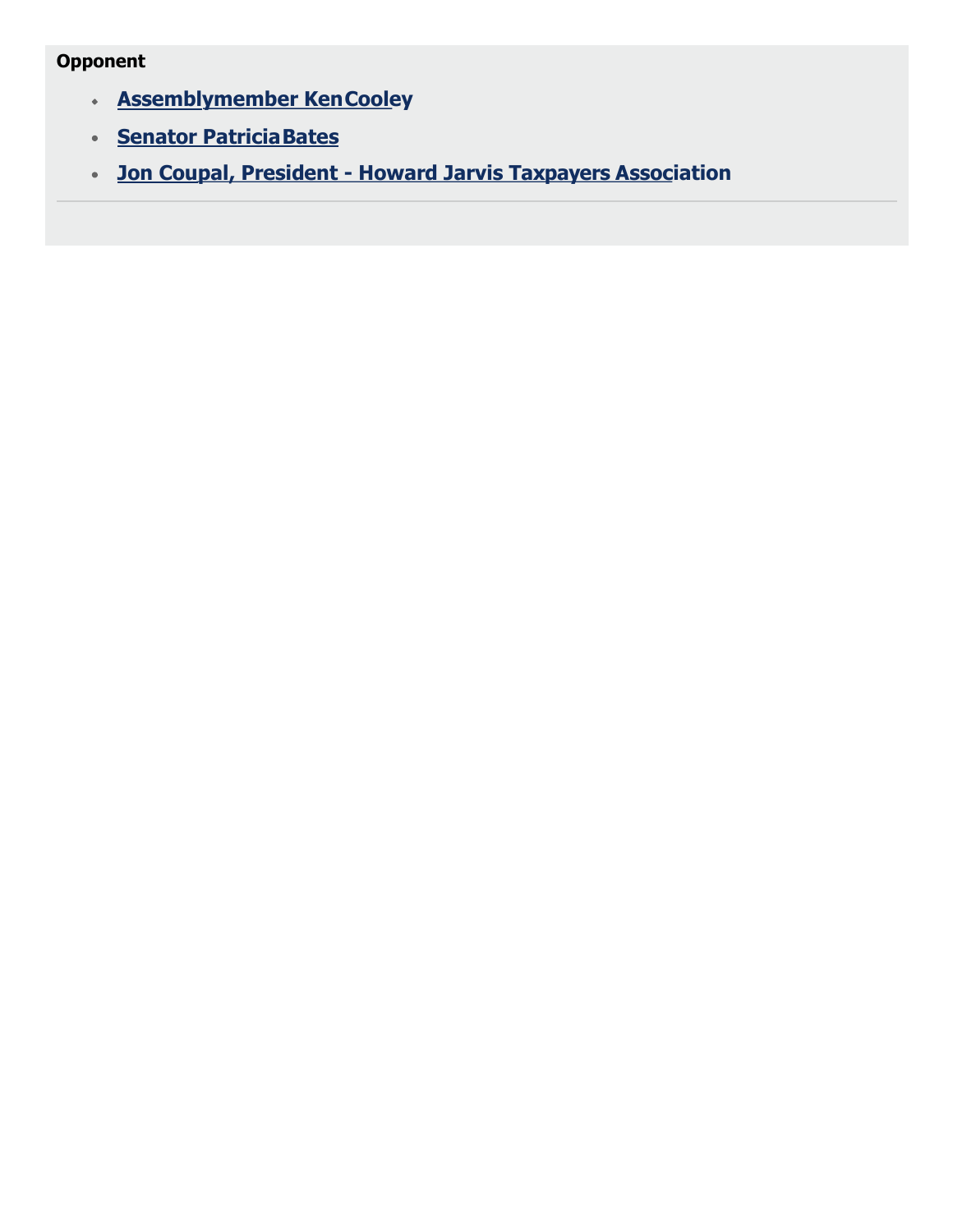

### **C A L I F O R N I A B A L LOT M E A S U R E - H O U S I N G & L A N D U S E**

# <span id="page-7-0"></span>**[PROPOSITION 20](https://voterguide.sos.ca.gov/propositions/20/)**

Restricts Parole for Certain Offenses Currently Considered to be Non-Violent. Authorizes Felony Sentences for Certain Offenses Currently Treated As Misdemeanors. Initiative Statute

# Introduced by **[Nina Salamo Besselman](https://keepcalsafe.org/)**

#### **Summary**

- Limits access to parole program established for non-violent offenders who have completed the full term of their primary offense by eliminating eligibility for certain offenses.
- Changes standards and requirements governing parole decisions under this program.
- Authorizes felony charges for specified theft crimes currently chargeable only as misdemeanors, including some theft crimes where the value is between \$250 and \$950.
- Requires persons convicted of specified misdemeanors to submit to collection of DNA samples for state database.

**Fiscal**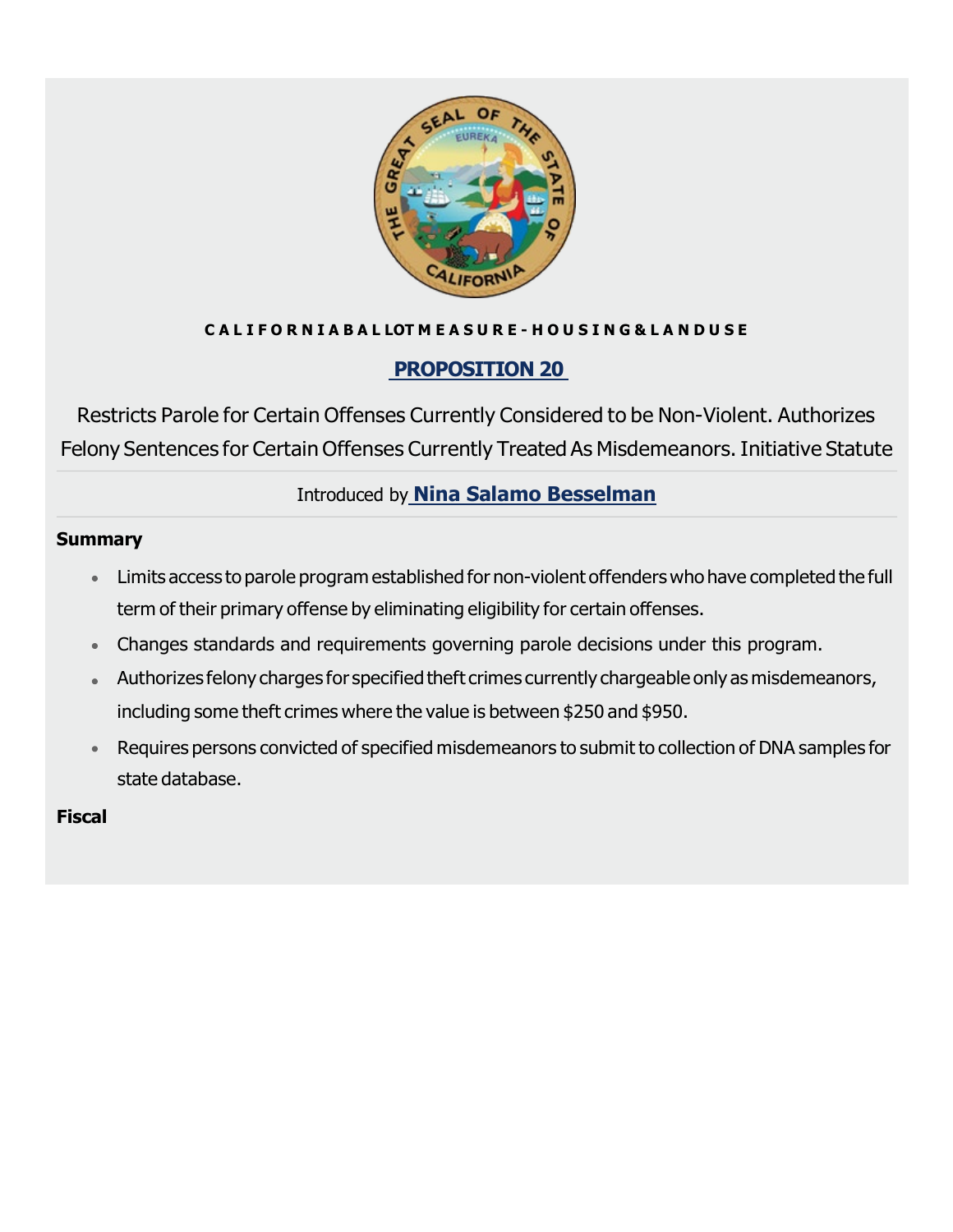- Increased state and local correctional costs likely in the tens of millions of dollars annually, primarily due to increases in county jail populations and levels of community supervision.
- Increased state and local court-related costs that could be more than several million dollars annually.
- **Increased state and local law enforcement costs not likely to be more than a few million dollars** annually related to collecting and processing DNA samples.

- Changes the labeling of certain nonviolent crimes that should have been considered "violent crimes." These include assault with a deadly weapon, domestic violence, exploding a bomb, shooting into a house with intent to kill or injure people, and selling children for sex.
- Closes a loophole, with some of the relabeled crimes, that will prevent the convicted offenders from being eligible for early release and requires victims to be notified when their assailants are set free. This protects children against physical abuse and sexual exploitation with the trafficking of children being recognized as a violent crime.
- The full sentence provision applies only to violent inmates who pose a risk to public safety, regardless of race or ethnicity. It does not apply to drug offenders and petty criminals, and does not send more people to prison.
- ExpandsDNAcollectionto help solve rapes, murders and other serious crimes, and strengthens sanctions against habitual thieves who steal repeatedly.

### **Position**

- Recommended Position:**Support**
- LASCC Position: **tbd**
- Committee Recommended Position: **tbd**
- AdvocacyCommitteeRecommendedPosition: **tbd**

# **Proponent**

**[Yes On 20](https://keepcalsafe.org/)**

# **Opponent**

**No on Prop 20**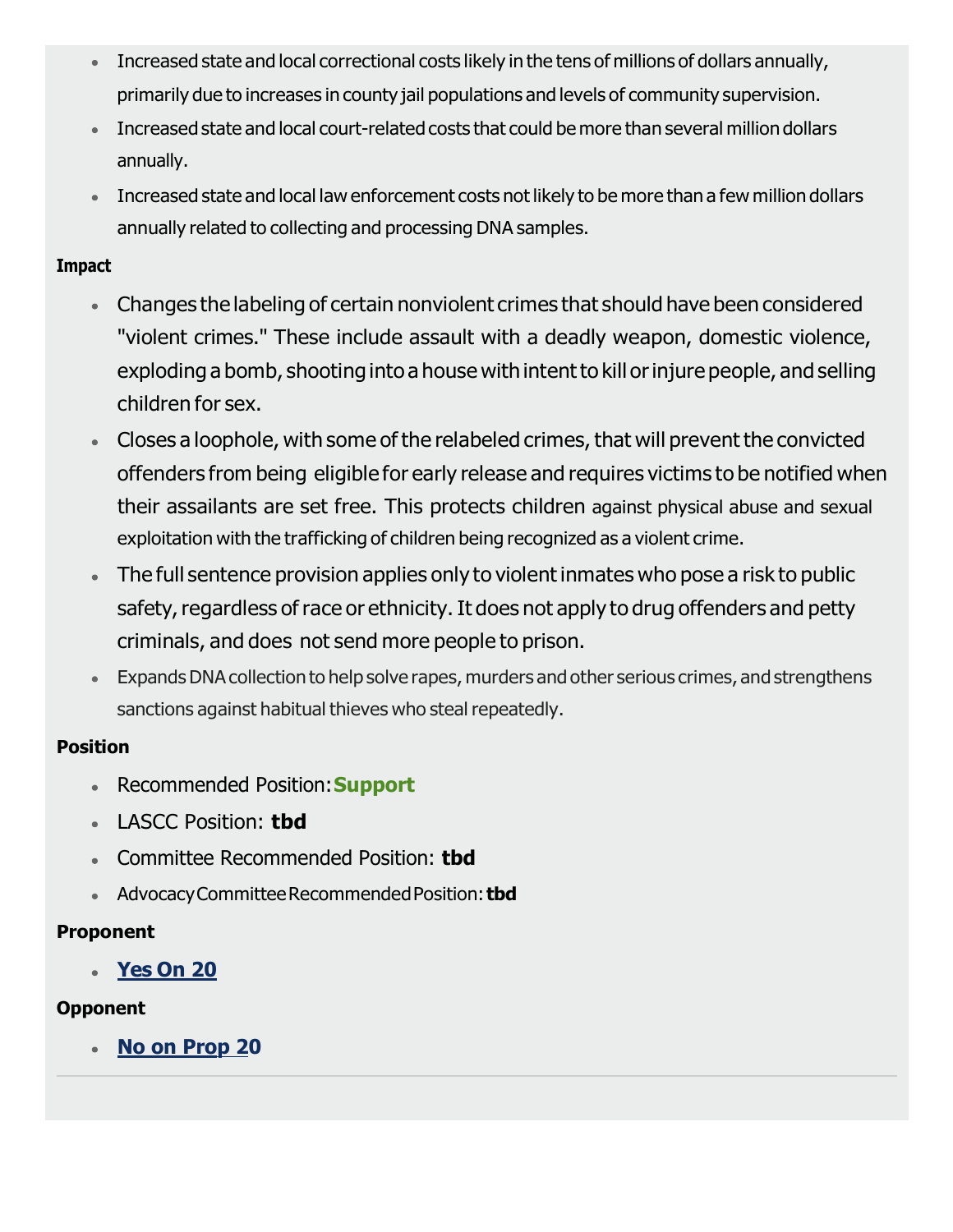

### **C A L I F O R N I A B A L LOT M E A S U R E - H O U S I N G & L A N D U S E**

# <span id="page-9-0"></span>**[PROPOSITION](https://voterguide.sos.ca.gov/propositions/21/index.htm) 2[1](https://voterguide.sos.ca.gov/propositions/21/index.htm)**

### Rental Affordability Act

Introduced by **Michael [Weinstein,](https://ballotpedia.org/Michael_Weinstein_(AHF))** Cynthia Davis, Jesse Brooks, Rene Christian Moya, Susan **Hunter** 

#### **Purpose**

- Amends state law to allow local governments to establish rent control on residential properties over 15 years old. Allows local limits on annual rent increases to differ from current statewide limit.
- Allows rent increases in rent-controlled properties of up to 15 percent over three years at start of new tenancy (above any increase allowed by local ordinance).
- Exempts individuals who own no more than two homes from new rent-control policies.
- In accordance with California law, prohibits rent control from violating landlords'right to fair financial return.

### **Fiscal**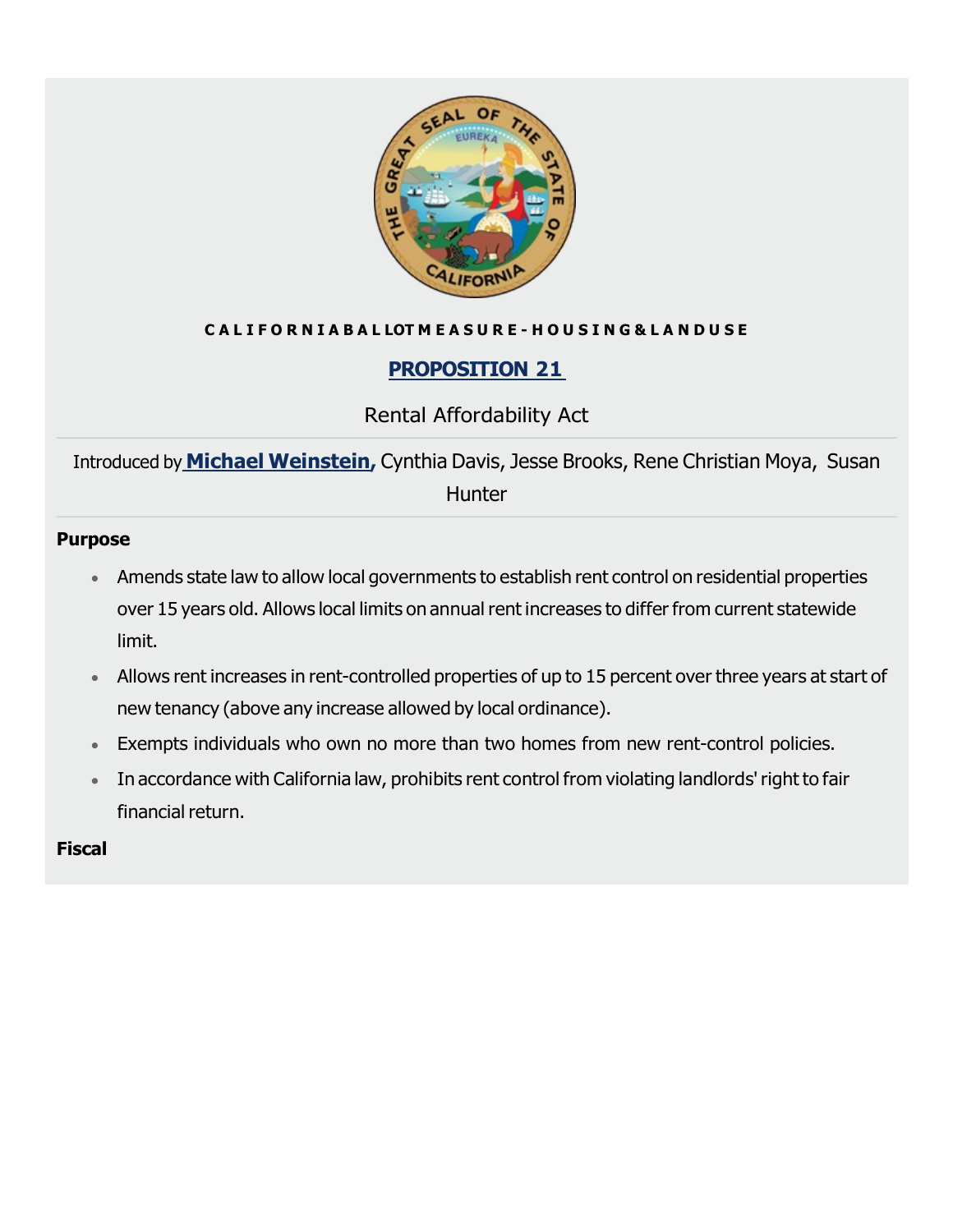- Non-partisan researches at MIT estimate extreme rent control measures like this result in an average reductionin home values up to 20%. That's up to \$115,000 inlost value forthe average homeowner. Californians can't afford to take another hit with the economic collapse threatening their home values and life savings.
- Overall, a potential reduction in state and local revenues in the high tens of millions of dollars per year over time. Depending on actions by local communities, revenue losses could be less or more.

- Deeply flawed scheme that will increase housing costs and hurt California's economic recovery.  $\bullet$  .
- A similar proposition was rejected by 60% of California voters in 2018.
- Doesnot addressCalifornia's housing shortage andwill instead make housing less available and less affordable, making the housing crisis even worse.
- Undermines statewide rent control law in the nation signed byGov.Newsom and enacted just last year with no plan to build affordable and middle-class housing or deal with the increasing problem of homelessness.
- Takes away basic protections for homeowners and allows regulators to tell sing-family homeowners how much they can charge to rent out a single room. This will force millions of homeowners to be treated like landlords and subject to regulations and price controls enacted by unelected boards.
- Prop 21 allows local governments to establish extreme and permanent regulations on nearly all aspects ofhousing.

### **Position**

Recommended Position:**Oppose**

### **Proponent**

**[Yes On 21](https://yeson21ca.org/)**

### **Opponent**

**[No On Prop 21](https://noonprop21.vote/)**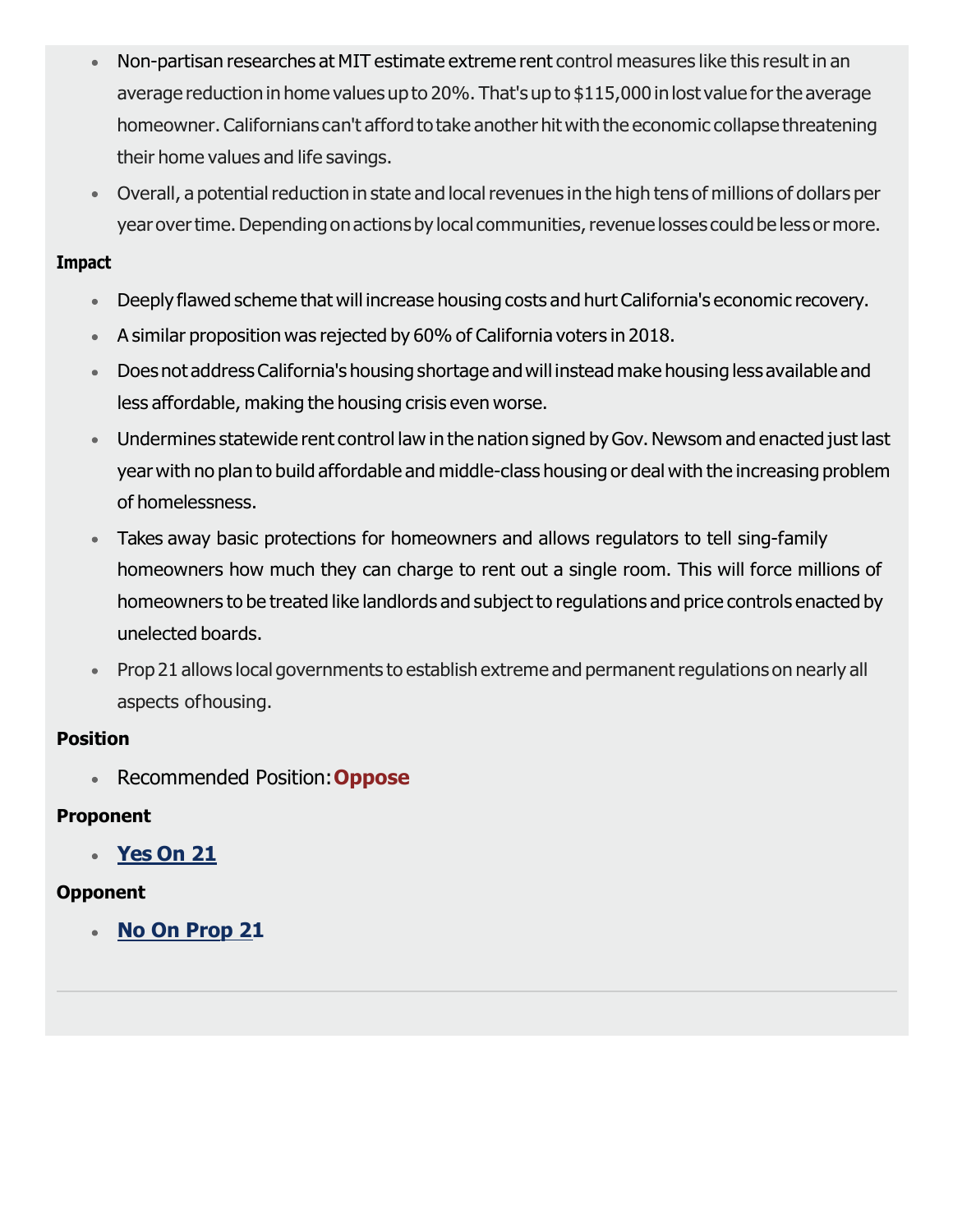

### **C A L I F O R N I A B A L LOT M E A S U R E - J O B S & T H E E C O N O M Y**

### <span id="page-11-0"></span>**[PROPOSITION](https://voterguide.sos.ca.gov/propositions/22/) 2[2](https://voterguide.sos.ca.gov/propositions/22/)**

App-Based Drivers as Contractors and Labor Policies Initiative (2020)

Introduced by **[Davis White](https://www.linkedin.com/in/davis-white-8194635/)[,](http://google.com/) [Brian McGuigan,](https://www.linkedin.com/in/bmcguigan/)[,](http://google.com/)**and **[Keith Yandell](https://www.linkedin.com/in/keith-yandell-2a947432/)**

#### **Purpose**

- Classifies drivers for app-based transportation (rideshare) and delivery companies as "independentcontractors,"not"employees,"unlesscompany:setsdrivers'hours,requires acceptance of specific ride or delivery requests, or restricts working for other companies.
- Independent-contractor drivers would be entitled to compensations—including minimum earnings, healthcare subsidies, and vehicle insurance.
- Restricts certain local regulation of app-based drivers.
- Criminalizes impersonation of drivers.

#### **Fiscal**

Minor increase in state income taxes paid by rideshare and delivery company drivers and investors.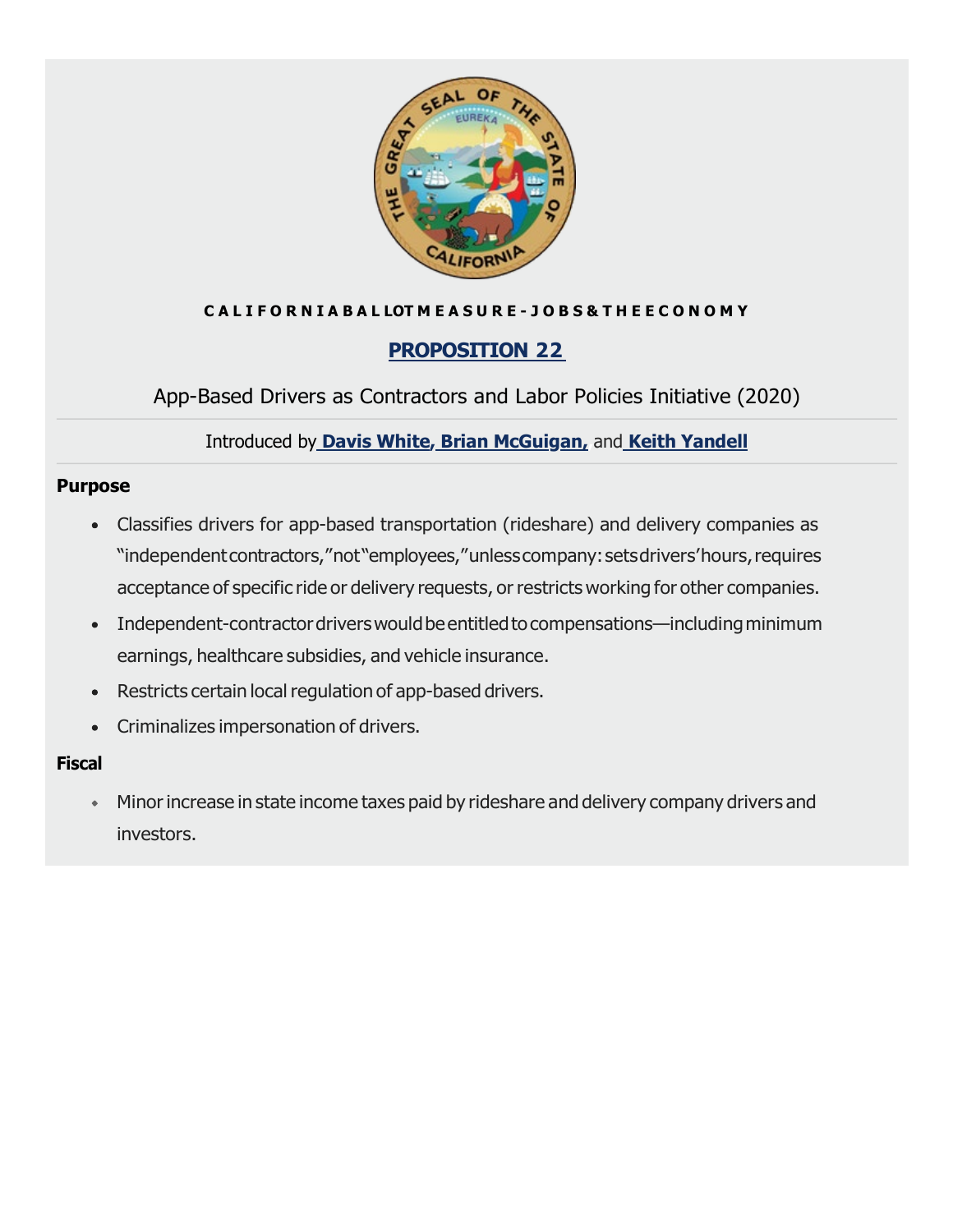- More than 80% of drivers work less than 20 hours a week, have other jobs or responsibilities and can't work set shifts as employees: • Parents who work while kids are in school; • Family members who work odd hours so they can care for aging parents or other loved ones; • Working families, retirees and students who need supplemental income.
- "Eliminating drivers' ability to work as independent contractors will end the flexibility the vast majority of drivers need, severely damaging the proven on-demand model that quickly matches customers with drivers. The result will be much longer wait times, significantly higher consumer prices, and the permanent shutdown of services in many areas—eliminating hundreds of thousands ofjobs."

### **Position**

Recommended Position:**Support**

### **Supporting Organizations & Articles**

**[tbd](http://google.com/)**

### **Opposing Organizations & Articles**

**[tbd](http://google.com/)**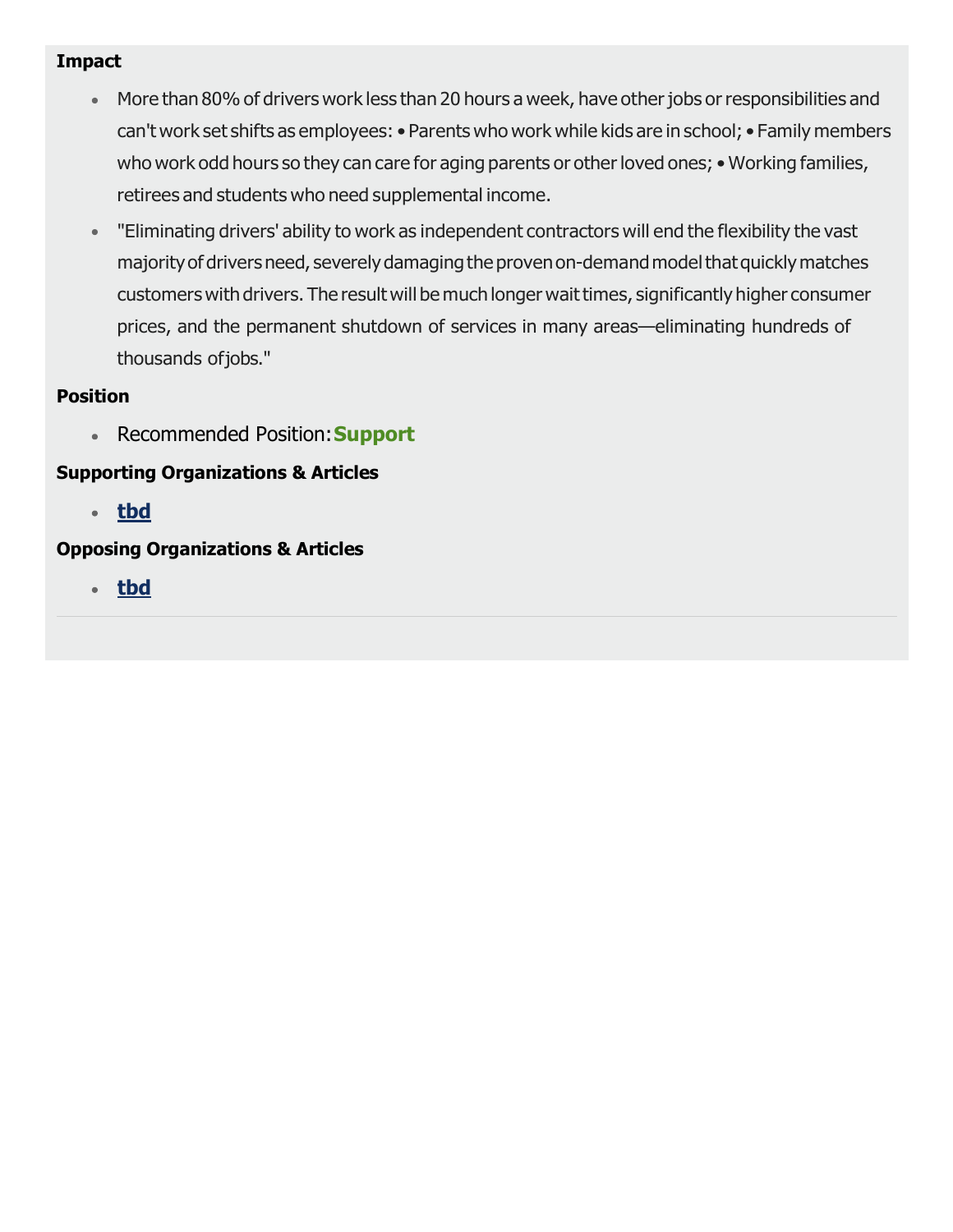

### **C A L I F O R N I A P R O P O S I T I O N - H E A LT H C A R E**

## <span id="page-13-0"></span>**[PROPOSITION](https://voterguide.sos.ca.gov/propositions/23/) 2[3](https://voterguide.sos.ca.gov/propositions/23/)**

Dialysis Amendment

# Introduced by Sarah Steck (**[SEIU-UHW](https://www.seiu-uhw.org/about-seiu-uhw/)**) and Eliott Perry

#### **Summary**

- Authorizes stateregulation of kidneydialysis clinics.Establishesminimum staffingand other requirements.
- Report data on dialysis-related infections to the state health department and National Healthcare Safety Network(NHSN).
- Requires a minimum of one licensed physician present at the clinic while patients are being treated, with an exception for when there is a bona fide shortage of physicians.
- **Provide a written notice to the state health department and obtain consent from the** state health department before closing a chronic dialysis clinic.
- Prohibits clinics from refusing to treat patients based on the source of payment for care.

### **Fiscal**